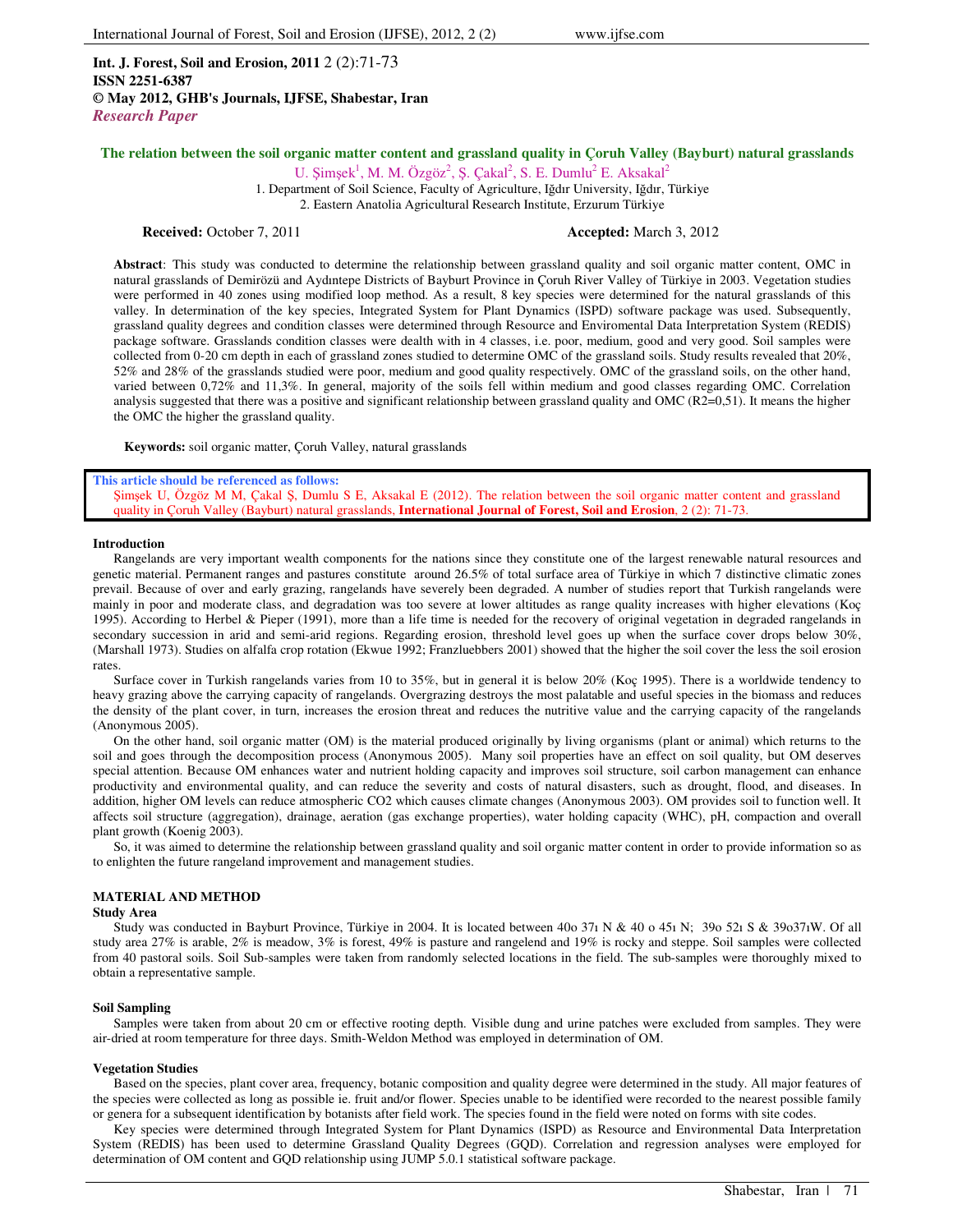

Figure 1. Study area

# **RESULTS AND DISCUSSION**

Eighth key species (bareground, thorny astragalus species, artemisia species, Festuca ovina, thymus species, palatable legumes, palatable grasses and shrub species) were determined for the study area (Figure 2).



It was revealed that 28%, 52% and 20% of the studied zones were in good, moderate and poor condition respectively (Table 1). None of the parts of the rangelands was in very good condition in the study area.

| Table 1. Grassland quality classes |      |          |      |                          |       |
|------------------------------------|------|----------|------|--------------------------|-------|
| <b>Grasland Quality Classes</b>    |      |          |      |                          |       |
|                                    |      |          |      | Very                     |       |
|                                    | Poor | Moderate | Good | Good                     | Total |
| Number                             |      | 21       | 11   | $\overline{\phantom{0}}$ | 40    |
| Percentage                         | 20   | 52.      | 28   | ٠                        | 100   |

In general, soil OM contents fall between medium and high condition classes in this study as it varied from 0.72% to 11.2% (Figure 3).



Figure 3. Organic matter content and soil sample classes